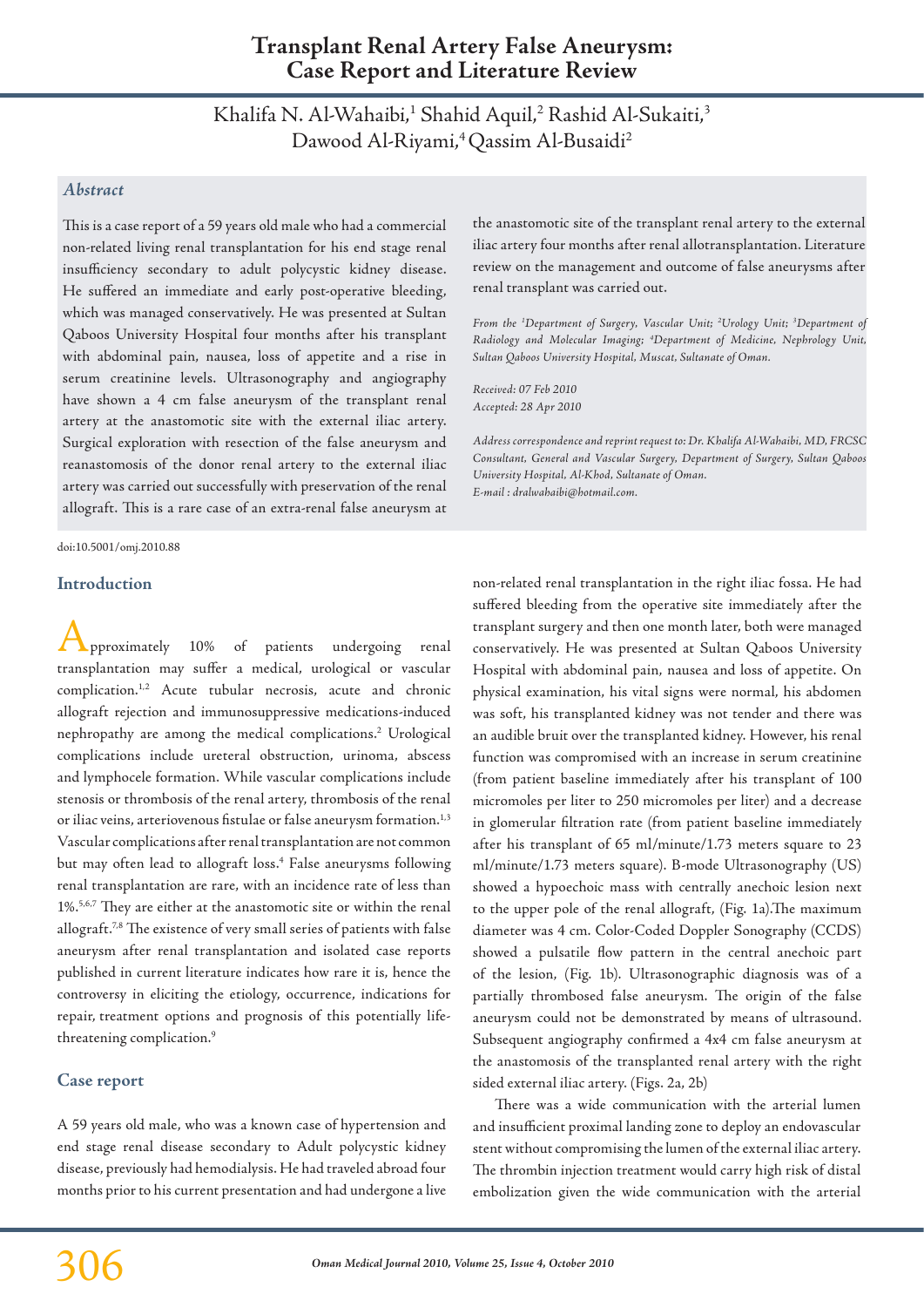lumen. He was offered an open surgical repair. After obtaining an informed consent explaining the high risk for graft loss and possibility of allograft nephrectomy, the patient was taken to the operating room.

Surgical exploration showed the aneurysmal mass at the transplanted kidney pedicle. Meticulous dissection isolated the false aneurysm from the transplanted kidney. Proximal and distal vascular control was obtained over the external iliac artery as well as the transplanted renal artery distal to the false aneurysm, (Fig. 3a). Intravenous heparin was given at a dose of 150 units per kilogram. Proximal and distal external iliac artery and the transplanted renal artery were clamped and resection of the false aneurysm was performed, (Fig. 3b). The transplanted renal artery was anastomosed primarily to the external iliac artery using a continuous non absorbable suture (Polypropylene) size 6-0. An open incisional biopsy was taken from the transplanted kidney to assess for possible ongoing allograft rejection. In the immediate post-operative period the patient was oliguric, which he subsequently recovered from. His serum creatinine improved to 140 micromoles per liter and his glomerular filtration rate improved to 50 ml/minute/ 1.73 meters square. His distal pulses on his right leg were normal. The patient was continued on immunosuppressive therapy and was discharged home on the seventh post-operative day.

Histopathology of the resected false aneurysm wall was consistent with an organized thrombus and a surrounding fibrous coat, without evidence of fungal infection. Renal allograft biopsy showed focal global sclerosis with no evidence of rejection. A post-operative Color-coded Doppler sonography (CCDS) showed patent renal allograft artery and vein. (Fig. 4)



**Figure 1b:** Color-Coded Doppler Sonography (CCDS) showed a pulsatile flow pattern in the central anechoic part of the lesion.



**Figure 2a:** Angiography has showed a 4x4 cm false aneurysm at the junction of the transplanted renal artery with the right sided external iliac artery.



**Figure 1a:** B-mode Ultrasonography. A hypoechoic mass with centrally anechoic lesion next to the upper pole of the renal allograft.



**Figure 2b:** 3 Dimensional Angiography reconstruction view showing the 4x4 cm false aneurysm at the junction of the transplanted renal artery with the right sided external iliac artery.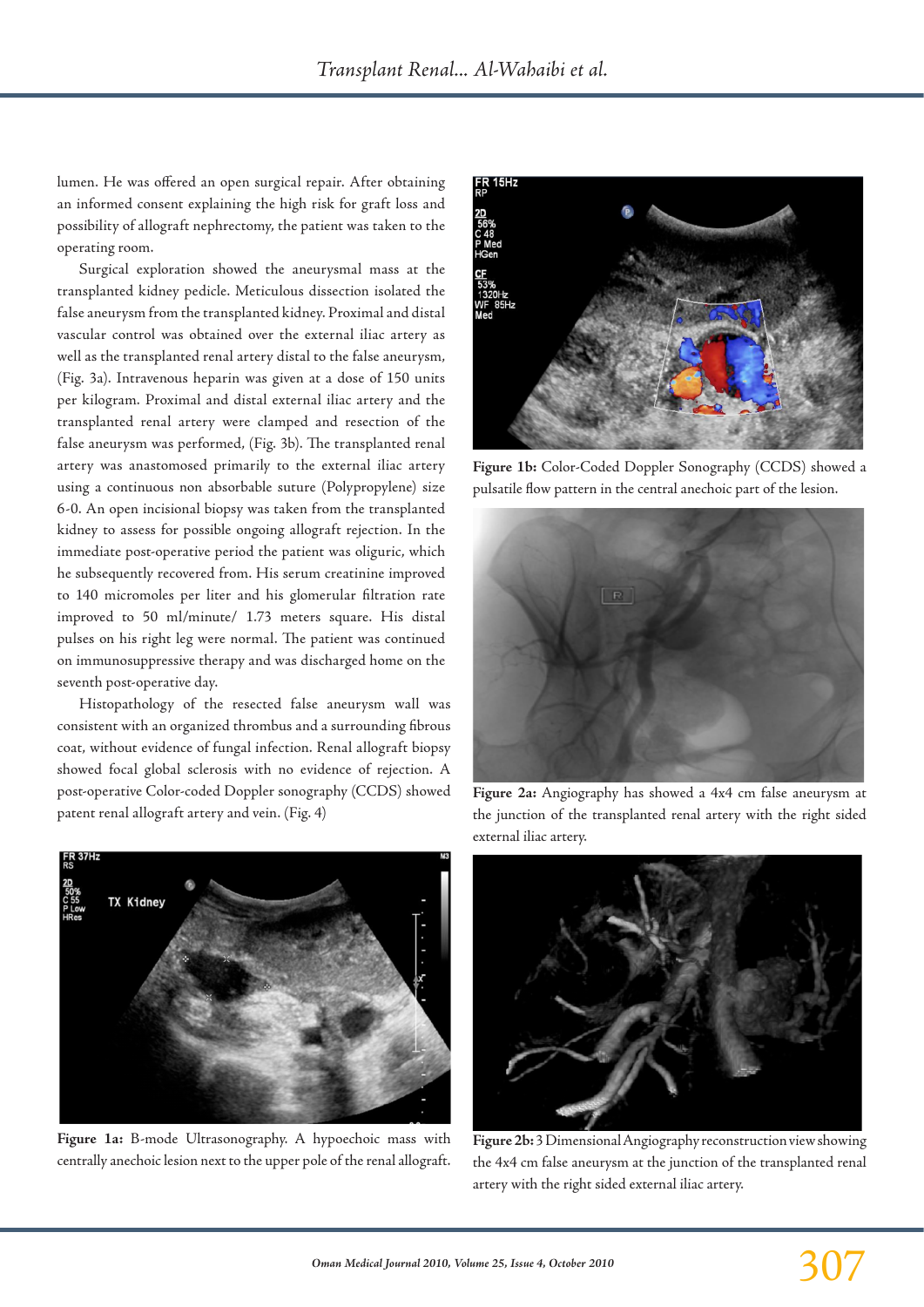

**Figure 3a:** Operative finding of the false aneurysm (FA), proximal and distal Vascular control over the right sided external iliac artery, vascular control over the transplanted renal artery (TRA). Transplanted Kidney (TK).



**Figure 3b:** false aneurysm incised and then resected.



**Figure 4:** a post operative Color-coded Doppler sonography (CCDS) show patent renal allograft artery & vein .

## **Discussion**

Chronic kidney disease is a large and growing problem in Oman, as well as worldwide. It is attributed mainly to diabetic and hypertensive nephropathies. Other causes include glomerulonephritis, autoimmune diseases, obstructive nephropathies, inherited diseases such as polycystic kidney

disease, congenital malformations and repeated urinary tract infections. With advanced stage of the chronic kidney disease, most patients will require substitutive treatment such as hemodialysis or peritoneal dialysis to survive.

Renal Transplantation is the treatment of choice for patients with end-stage kidney disease. In Oman, renal transplantation is done as a living related donation. Cadaveric renal transplantation is not available due to the lack of a national organ donation program. Few patients travel abroad to have commercial kidney transplantation. With increasing number of renal transplant patients, there is definitely an increase in associated complications. Vascular complications are infrequent but are an important cause of allograft loss. Different studies have shown a range of 3 to 15% occurrence of vascular complications after renal transplantation.<sup>10,11</sup> They include transplant renal artery stenosis, transplant renal artery thrombosis, transplant renal vein thrombosis, hematomas, extra-renal false aneurysms and biopsyinduced arteriovenous fistulas and intra-renal false aneurysms. Early detection and prompt surgical or radiological intervention of these complications can salvage most of the renal allograft.<sup>4,10</sup>

The occurrence of vascular complications were noticed to be more frequent in recipients of cadaveric donor renal transplantation compared to recipients of living donor renal transplantation, and more frequent with renal allografts with multiple renal blood vessels (i.e. more than one artery or one vein) compared to allografts with a single artery and vein.<sup>12</sup> Extra-renal false aneurysms are rare vascular complications accounting for less than 1%, but are potentially devastating and can lead to allograft loss due to the risk of rupture.<sup>5,6,10</sup> Extra-renal false aneurysm are usually located at the anastomotic site, and are commonly caused by poor surgical technique or perivascular infection. They can also be as a result of a defective suture technique, suture rupture, anastomotic leakage, vessel wall ischemia or arterial dehiscence caused by local infection.13,14,15,16 Intra-renal false aneurysm can occur at the arcuate arteries following needle biopsy or as a result of mycotic infection.17,18

There are no experimental or clinical data to suggest an immunological cause for extra-renal false aneurysms in transplant patients, while there are few reported cases of intra-renal small false aneurysms in association with immunologic factors such as acute or chronic rejection. Due to the small number of reported cases, immunologic factors as a pathophysiology for formation of false aneurysms in transplant patients remains as a hypothesis which needs to be proven.<sup>14,19,20</sup> The etiology of false aneurysms at the donor renal–external iliac artery anastomosis is multifactorial and usually results in high rates of transplant nephrectomy.<sup>20</sup>

Patients with false aneurysms after their renal transplant are usually asymptomatic and they are diagnosed incidentally.20,21 Few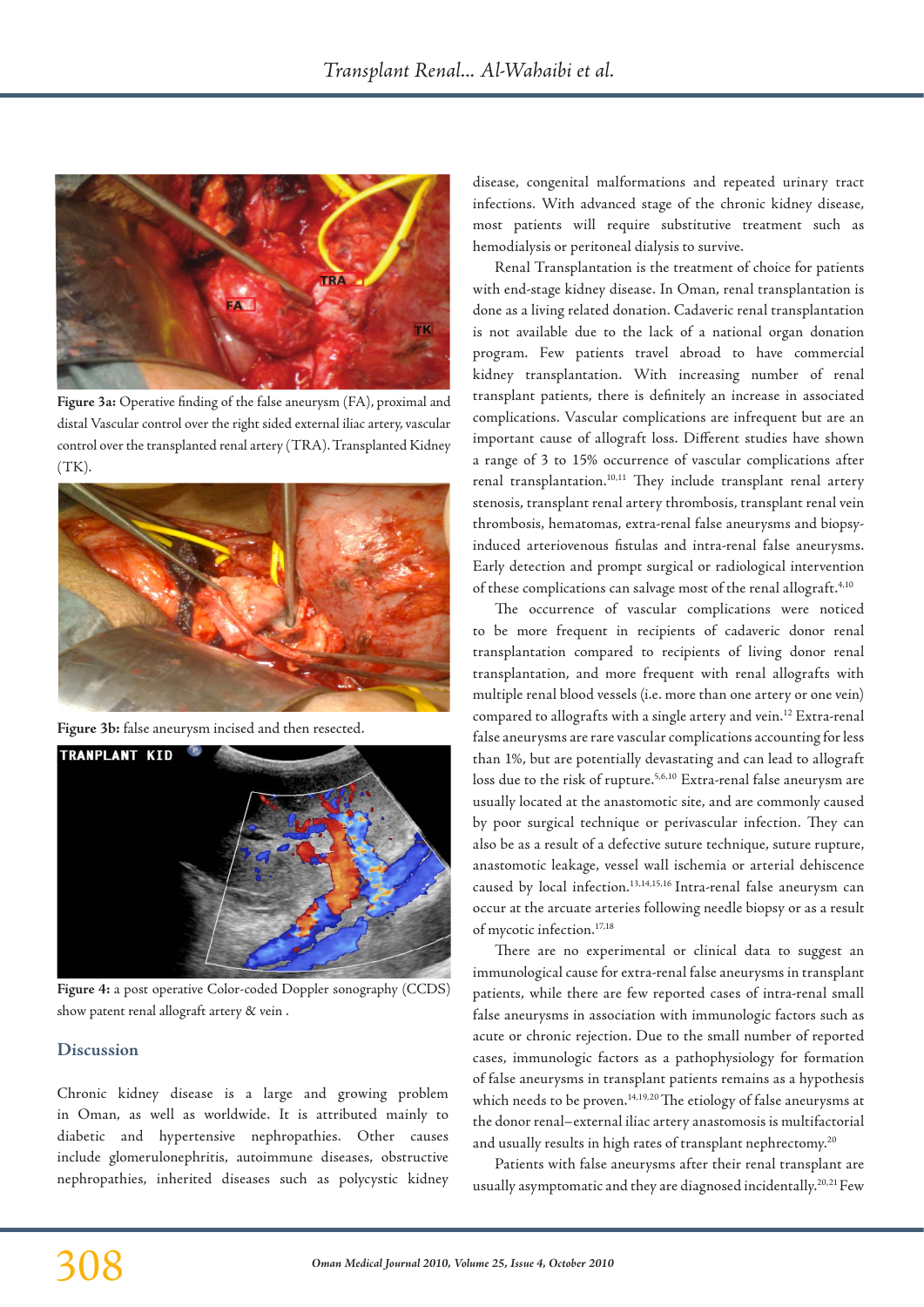are reported to present with fever, anemia, compression of adjacent structures, hypertension, functional impairment, graft loss and life threatening hemorrhage due to acute rupture.<sup>5,10,14,15,19,20,22-25</sup> There are no identified physical findings specific to these false aneurysms. Physical examination should identify any existing tenderness, pulsatile masses, thrill or bruit. There is no documented existing size for developing symptoms. One can expect that the size of the false aneurysm is a direct factor to predict risk of rupture as well as other factors such as the rate of expansion or growth, the presence of active blood flow in the false aneurysm, weakness of the wall and existence of trauma, or radial force on the lesion. From the review of literature, there is no identified diameter to predict the risk of rupture of these rare lesions.

Different diagnostic tools have been used to identify false aneurysms of transplanted renal artery. Color flow Doppler and duplex Doppler scanning readily recognizes them. False aneurysm appears as a simple or complex cyst on B mode ultrasound. Color Doppler shows intracystic blood flow and spectral analysis would show any co-existing arteriovenous fistula with increased arterial and venous flow, with high velocity and low resistance.<sup>10,26</sup>

Multi slice Computed topography angiography, Magnetic resonance angiography or catheter directed conventional angiography can be used to confirm the findings of ultrasound before embarking on treatment modality. Conventional angiography carries the additional benefit of intervention. Superselective transcatheter embolization can be used to treat any identified arteriovenous fistulae or small favorable false aneurysms.27 Intravascular graft stenting can be used for extrarenal false aneurysms with suitable anatomy.10,28

The indications for repair of false aneurysm and management options are at present subject to debate.20 Life threatening hemorrhage due to acute rupture will require an urgent intervention to save the lives of patients, the allograft is definitely jeopardized and transplant nephrectomy might inevitably be needed.<sup>10</sup> Recent reports advocate that symptomatic false aneurysms, large size (larger than 2.5 cm), presence of infection, progressive enlargement and impending rupture are indications for repair.<sup>14,17,20</sup> Asymptomatic small false aneurysms can be managed conservatively with regular monitoring.6

Open surgical repair, endovascular repair and ultrasound guided percutaneous thrombin injection are the current reported treatment options for managing extra-renal false aneurysms complicating renal transplantation. Open surgical repair includes the surgical resection of the false aneurysm and the subsequent arterial reconstruction with patch angioplasty,<sup>29</sup> reanastamosis,<sup>25</sup> or an allograft autotransplantation.<sup>20</sup> An interposition graft or an extra-anatomic reconstruction following false aneurysm resection has been reported to lead to graft loss.<sup>23</sup>

Endovascular repair has become a more attractive treatment option for extra-renal anastomotic false aneurysms and has gained popularity during the last decade.10,20,28 It excludes blood flow into the false aneurysm by indoluminal stent deployment, therefore reducing the risk of rupture.<sup>29</sup> Certainly it requires anatomic criteria for proximal and distal landing zones. Endovascular stenting of the external iliac artery with renal transplant artery exclusion can be considered in emergency situations of acute rupture with adjunctive percutaneous drainage of the retroperitoneal hematoma or subsequent open surgical drainage and transplant nephrectomy once the patient's condition stabilizes.<sup>20,30,31</sup>

Ultrasound-guided percutaneous thrombin injection (USG-PT) has been reported as an efficient and secure treatment option given the false aneurysm is accessible and not associated with infection.32,33 Also, it has been described in the treatment of a large anastomotic false aneurysm after failure of kidney transplant.<sup>34</sup> Complications of thrombin injection are reported as rare, they include distal arterial embolization, $35$  and anaphylaxis reaction, $36$ and generalized urticaria,<sup>37</sup> after using bovine thrombin.

In the studied patient, it was important to intervene as the false aneurysm was 4 cm in diameter and the patient's renal function was compromised. There was no sufficient proximal landing zone for endovascular stenting and the false aneurysm has a wide communication with the external iliac artery; which carries a high risk of distal embolization in case of using ultrasoundguided percutaneous thrombin injection (USG-PT). Our aim was to save the allograft which was achieved, and there was no need for allograft nephrectomy.

## **Conclusion**

Though rare, the development of an extra-renal false aneurysm of the transplant renal artery at the anastomotic site with the external iliac artery can carry a potentially devastating loss of allograft and the need for allograft nephrectomy. To date, there are no large series to define the exact etiology, natural history, management options or outcome of such complication. We present a patient with this rare complication which was diagnosed and successfully managed with an open surgical reconstruction. Clinical, biochemical as well as ultrasonographic follow-up examination confirmed successful therapeutic management of the patient. Less invasive endovascular techniques offer a new therapeutic option in this challenging scenario. We think that an open surgical reconstruction of a renal artery aneurysm, if feasible, is a safe and a durable procedure to save the renal allograft. We advocate a high index of suspicion, early clinical diagnosis and careful patient selection to a treatment option for better outcome of allograft and patient survival.